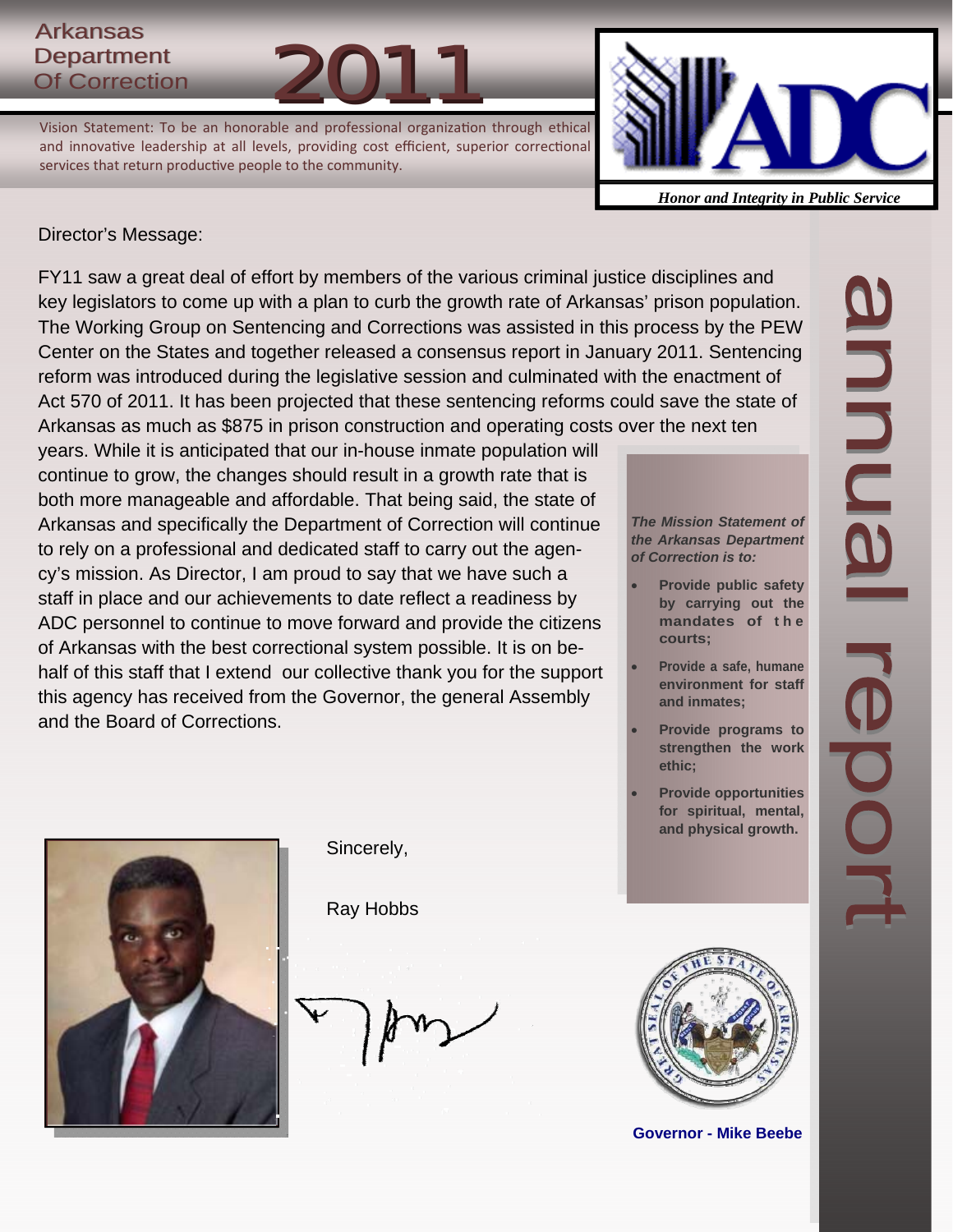

## **Island of Hope Chapel, Tucker Unit**

On May 13, 2011, the Tucker Unit's Island of Hope Chapel celebrated a re-dedication. Warden Stephen

Williams, former Chaplain John Hagan and current Chaplain Josh Mayfield welcomed guests from across the state to the newly-renovated worship center. The chapel, first dedicat-



ed in November 1969, received attention from the ground up. The structure was leveled and extensive work was done on the drainage system around the building. The chapel received a new roof, 2-by-6 boards in the cathedral ceiling, electrical wiring and a coat of paint. All the wood was sanded and re-stained; new carpet and tile were laid; new heating and air conditioning and security systems were installed and the grounds were landscaped. The project came in under its \$195,000 budget.

### **Disaster Response**

ADC inmates, under the supervision of correctional officers, were busy in Spring 2011 assisting in the aftermath of extreme weather. Gov. Mike Beebe declared 57 of 75 Arkansas counties



following weeks of tornadoes and floods in April, which left 21 people dead and many areas along the Mississippi Delta under

disaster areas

water. Several ADC units near Arkansas, White and Mississippi Rivers were affected by rising water, which covered roads, bridges and parking lots. The Tucker, East Arkansas and Delta Regional units used sandbags in preparation for rising waters. Sand was trucked to the Varner Unit, where hundreds of inmates filled bags for the U.S. Army Corps of Engineers. In addition to Varner, Mississippi County Work Release Center, North Central, Grimes, Delta and East Arkansas units also worked removing debris and filling and stacking sandbags in stricken areas.

# **GED Record**

The Ouachita River Correctional Unit hosted Arkansas Correctional School graduation May 24, 2011. The school had a record-breaking 942 GED graduates for the 2010-2011 school year. This beats the previous record of 873 set during the 2007-2008 year. Graduation ceremonies marked the first time an ADC inmate has completed bachelor's degree requirements. Three associate's degrees were also awarded. Dr. Tom Kimbrell, Arkansas Commissioner of Education, was the graduation speaker. Approximately 400 graduates were in attendance at the ceremony.

## **Coretta Scott King Day**

Inmates at the J. Aaron Hawkins Sr. Center for Women participated Feb. 15, 2011, in the first

Coretta Scott King Day. The event was sponsored by the Arkansas Martin Luther King Jr. Commission in partnership with the ADC. The program included lunch provided by Red Lobster.



The goal of the program is to promote the King message of non-violent social change, taking responsibility for one's actions and being a better person. The program is for inmates who are within five years of parole.

### **Dr. Mary Parker**

Dr. Mary Parker, vice chair of the Arkansas Board of Corrections, was presented with the 2011 Fac-



ulty Excellence Award from the University of Arkansas at Little Rock in recognition of her public service. She has been a corrections board member for 17 years. As institutional liaison to the ADC and Legislative Coordination Committee chair, Dr. Parker has authored bills in four

legislative sessions, worked as an advocate and educated legislators on prison issues. Parker is a professor and chair of the UALR Criminal Justice Department.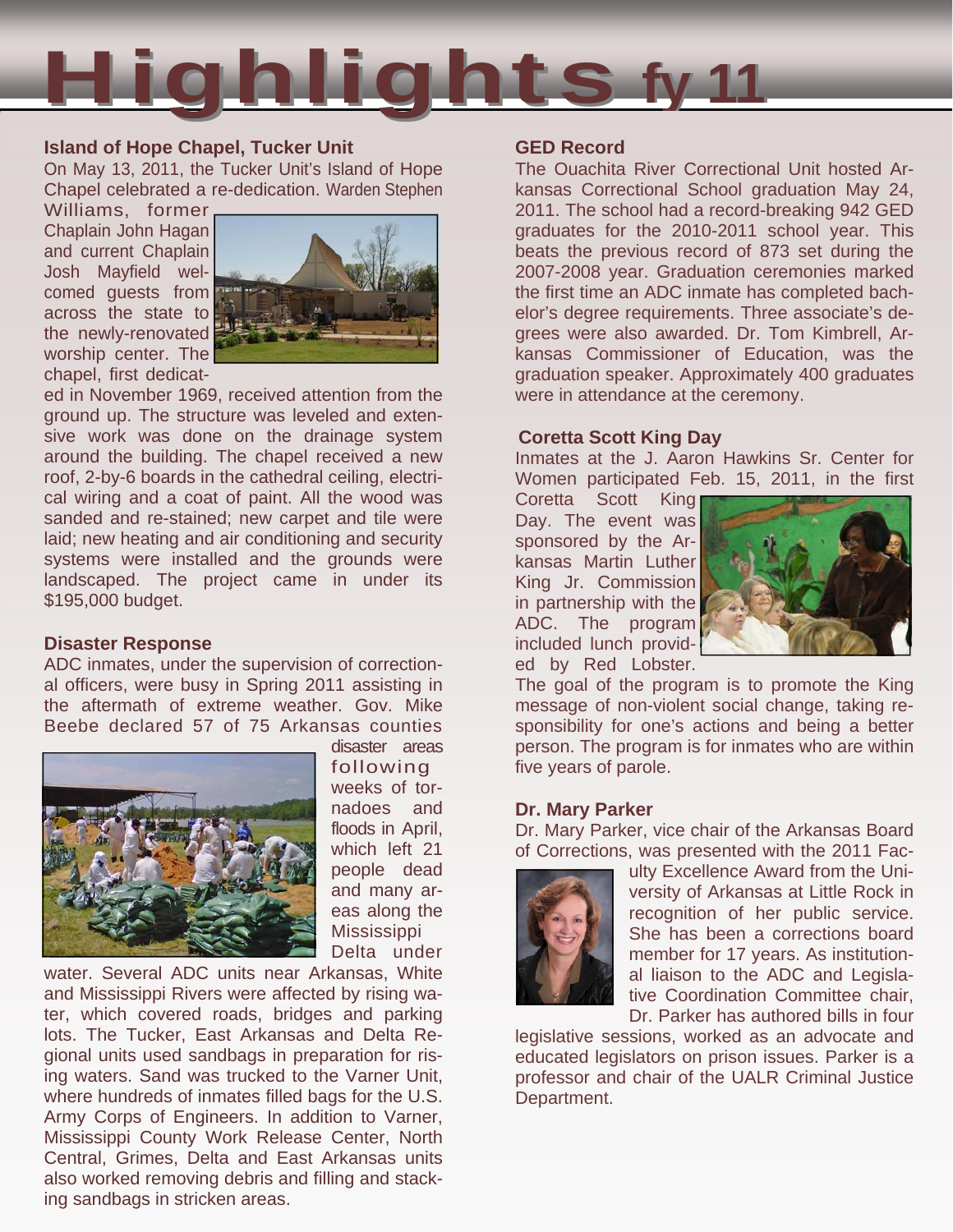# Budget **fy 11**

# **Construction Expenditures**

# **Industry Revenue**

| <b>Cummins Unit, Trusty Barracks</b>        | \$519,423    |
|---------------------------------------------|--------------|
| <b>Cummins Unit, Conference Center</b>      | 19,586       |
| <b>Cummins Unit, Fire House</b>             | 67,297       |
| <b>Delta Unit, Office Storage</b>           | 2,356        |
| <b>Diagnostic Unit, VUB</b>                 | 4,756        |
| East AR Unit, Lethal Fence                  | 247,278      |
| <b>East AR Unit, Biometric</b>              | 6,195        |
| <b>McPherson Unit, Expansion</b>            | 8,803,724    |
| <b>McPherson Unit, Fence</b>                | 24,290       |
| <b>Newport, Dog Kennel</b>                  | 3,676        |
| <b>Newport, Equipment Shed</b>              | 3,373        |
| <b>North Central, Expansion</b>             | 1,711,938    |
| <b>ORCU, Special Needs Unit</b>             | 2,508,135    |
| <b>ORCU, Fuel Station</b>                   | 15,798       |
| <b>RLW Unit, Courtroom Remodel</b>          | 1,711        |
| Tucker Unit, 10Bks Fem. Renovation          | 32,898       |
| <b>Tucker Unit, Fence</b>                   | 111,818      |
| <b>Tucker, Waste Water Treatment</b>        | 3,156,562    |
| <b>Tucker Unit, Pods</b>                    | 30,475       |
| <b>Tucker Unit, Armory</b>                  | 1,234        |
| <b>Tucker Unit, Chapel Renovation</b>       | 64,549       |
| <b>Tucker Max Unit, Chapel</b>              | 8,584        |
| <b>Tucker/Cummins, Pod</b>                  | 12,269       |
| <b>Various Roof Repairs</b>                 | 186,921      |
| <b>Various Locks &amp; Door Replacement</b> | 48,148       |
| <b>Various Energy Savings Projects</b>      | 1,020,651    |
| <b>Varner Unit, Security Fence</b>          | 2,744        |
| <b>Varner Unit, Training Center</b>         | 19,586       |
| <b>Wrightsville Unit, Fence</b>             | 2,809        |
| Wrightsville Unit, Hawkins Fence            | 4,514        |
| <b>Total Expenditures</b>                   | \$18,643,298 |

| <b>Funding</b>         |               |  |  |  |  |  |
|------------------------|---------------|--|--|--|--|--|
| <b>General Revenue</b> | \$304,606,007 |  |  |  |  |  |
| <b>Work Release</b>    | 1,933,547     |  |  |  |  |  |
| <b>Agriculture</b>     | 11,330,554    |  |  |  |  |  |
| <b>Industry</b>        | 7,362,951     |  |  |  |  |  |
| Total                  | \$325,520,525 |  |  |  |  |  |



**2000 39.35 14,362.75 2001 40.79 14,888.35 2002 42.59 16,100.15 2003 44.11 15,545.35 2004 47.32 17,271.80 2005 48.24 17,607.60 2006 52.12 19,023.80 2007 54.82 20,009.30 2008 57.13 20,852.45 2009 60.19 21,969.35 2010 60.03 21,910.95 2011 59.70 21,790.50** 

| <b>Clothing</b>    | \$1,304,443 |
|--------------------|-------------|
| <b>Janitorial</b>  | 1,162,344   |
| <b>Furniture</b>   | 1,610,182   |
| <b>Bus Barn</b>    | 2,267,416   |
| <b>Duplicating</b> | 539,993     |
| Imaging            | 117,282     |
| Vinyl              | 144,071     |
| <b>PIE Program</b> | 399,936     |
| <b>Total</b>       | \$7,545,667 |

|      | <b>Care &amp; Custody</b>     |
|------|-------------------------------|
|      | <b>Operating Expenditures</b> |
| 2000 | 164,025,025                   |
| 2001 | 175,717,556                   |
| 2002 | 182, 187, 792                 |
| 2003 | 185,682,413                   |
| 2004 | 209,542,704                   |
| 2005 | 215,042,365                   |
| 2006 | 243,207,957                   |
| 2007 | 253,342,707                   |
| 2008 | 272,844,471                   |
| 2009 | 280,135,153                   |
| 2010 | 288,888,121                   |
| 2011 | 303,606,007                   |

# Agriculture Programs

| Unit              | <b>Acres</b>         | Program                       |  |  |  |
|-------------------|----------------------|-------------------------------|--|--|--|
| <b>Cummins</b>    | 14,680               | Crops, Garden, Livestock      |  |  |  |
| <b>Tucker</b>     | 3,601                | Row crops, Garden             |  |  |  |
| Wrightsville      | 5,000                | Livestock                     |  |  |  |
| East AR Reg.      | 2,500                | <b>Cotton, Wheat, Soybean</b> |  |  |  |
| <b>Ouachita</b>   | 100                  | Garden, Livestock             |  |  |  |
| <b>Newport</b>    | 129                  | Garden, Livestock             |  |  |  |
| <b>N. Central</b> | 93                   | Orchard, Garden, Livestock    |  |  |  |
|                   |                      |                               |  |  |  |
|                   | <b>Total Acreage</b> | 26,103                        |  |  |  |

|                                                                     |                                                            | <b>Federal Grants Received</b>                                                                                                                                                                                                                          |                                                 |  |
|---------------------------------------------------------------------|------------------------------------------------------------|---------------------------------------------------------------------------------------------------------------------------------------------------------------------------------------------------------------------------------------------------------|-------------------------------------------------|--|
| <b>General Revenue</b><br><b>Work Release</b><br><b>Agriculture</b> | <b>Funding</b><br>\$304,606,007<br>1,933,547<br>11,330,554 | <b>Residential Substance Abuse (07-1907R)</b><br><b>Residential Substance Abuse (09-190A08)</b><br><b>Residential Substance Abuse (09-190B09)</b><br>State Criminal Alien Asst. Program (SCAAP) 08<br><b>Bulletproof Vest Partnership Program (BVP)</b> | \$2,334<br>16,063<br>10,123<br>425,268<br>6,803 |  |
| <b>Industry</b>                                                     | 7,362,951                                                  | <b>ARRA Energy-Stimulus</b><br><b>FEMA</b>                                                                                                                                                                                                              | 3,014,180<br>44,287                             |  |
| <b>Total</b>                                                        | \$325,520,525                                              | <b>Total Received</b>                                                                                                                                                                                                                                   | \$3,519,058                                     |  |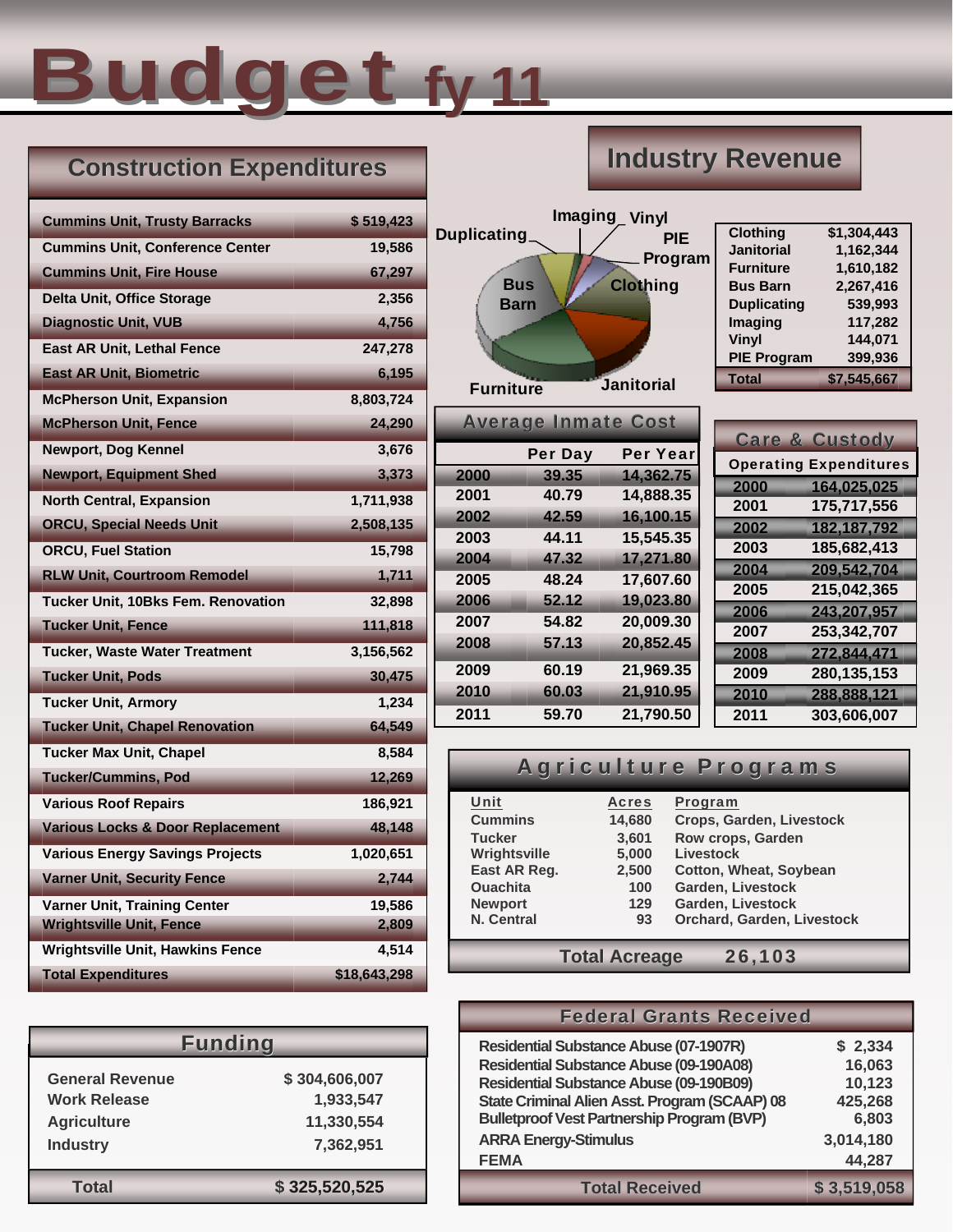# Demographics Top 10 Admission Offenses Top 10 Stock Population Offenses **fy 11**

| <b>I</b> Op TO Admission Onenses<br><b>Offense</b> | <b>Total</b> | <b>Avg Sentence</b> |
|----------------------------------------------------|--------------|---------------------|
| <b>Controlled Substance</b>                        | 2,107        | 8y 7m 0d            |
| <b>Burglary</b>                                    | 1,070        | 8y 8m 11d           |
| <b>Theft</b>                                       | 746          | 6y 4m 24d           |
| <b>Assault &amp; Battery</b>                       | 445          | 9y 2m 6d            |
| <b>Robbery</b>                                     | 365          | 12y 2m 1d           |
| <b>Sexual Offenses</b>                             | 358          | 14y 8m 16d          |
| <b>Obstructing Gov. Oper.</b>                      | 318          | 5y 3m 18d           |
| <b>Forgery</b>                                     | 242          | 4y 11m 11d          |
| <b>Offense Involving Family</b>                    | 213          | 5y 7m 16d           |
| <b>Weapons</b>                                     | 201          | $7y$ 9m<br>$-5d$    |

| <b>Offense</b>               | <b>Total</b> | <b>Avg Sentence</b> |
|------------------------------|--------------|---------------------|
| <b>Controlled Substance</b>  | 3,021        | 14y 9m 14d          |
| <b>Sexual Offenses</b>       | 2,345        | 25y 4m 24d          |
| <b>Homicide</b>              | 2,017        | 36y 6m 0d           |
| <b>Aggrav. Robbery</b>       | 1,313        | 28y 6m 22d          |
| <b>Burglary</b>              | 1,225        | 13y 6m 23d          |
| <b>Assault &amp; Battery</b> | 740          | 17y 4m 17d          |
| <b>Robbery</b>               | 704          | 17y 4m 17d          |
| <b>Theft</b>                 | 649          | 9y 10m 0d           |
| <b>Gang Related</b>          | 428          | 23y 0m 13d          |
| <b>Obstruct. Gov Oper.</b>   | 311          | 8y 2m 10d           |



|                  |                         | <b>FY11 Releases</b> |                         | <b>Average Sentence Data</b> |                 |                 |                   |  |
|------------------|-------------------------|----------------------|-------------------------|------------------------------|-----------------|-----------------|-------------------|--|
|                  | <b>Male</b>             | Female               | Total                   |                              | <b>Male</b>     | <b>Female</b>   | <b>Total</b>      |  |
| <b>Asian</b>     | 26                      | $\bf{0}$             | 26                      | Sent.                        | 6y 7m 11d       | $\bf{0}$        | 6y 7m 11d         |  |
|                  |                         |                      |                         | <b>Stay</b>                  | 2y 7m 8d        | $\bf{0}$        | <b>2y 7m 8d</b>   |  |
| <b>Black</b>     | 2,640                   | 174                  | 2,814                   | Sent.                        | 9y 5m 25d       | 7y 4m 23d       | 9y 4m 8d          |  |
|                  |                         |                      |                         | <b>Stay</b>                  | 4y 7m 9d        | 2y 8m 15d       | 4y 5m 27d         |  |
| <b>Hispanic</b>  | 190                     | 19                   | 209                     | Sent.                        | 8y 2m 8d        | 6y 0m 0d        | 8y 0m 0d          |  |
|                  |                         |                      |                         | <b>Stay</b>                  | 2y 7m 18d       | 1y 1m 22d       | <b>2y 6m 0d</b>   |  |
| <b>NA Indian</b> | 12                      | 3                    | 15                      | Sent.                        | 4y 8m 16d       | 6y 0m 0d        | 4y 11m 19d        |  |
|                  |                         |                      |                         | <b>Stay</b>                  | 1y 10m 20d      | <b>2y 7m 2d</b> | 2y 0m 10d         |  |
| <b>Mexican</b>   | 12                      | $\bf{0}$             | 12                      | Sent.                        | 9y 0m 15d       | $\bf{0}$        | 9y 0m 15d         |  |
|                  |                         |                      |                         | <b>Stay</b>                  | 3y 6m 23d       | $\bf{0}$        | 3y 6m 23d         |  |
| <b>Other</b>     | $\overline{\mathbf{4}}$ | $\bf{0}$             | $\overline{\mathbf{4}}$ | Sent.                        | <b>2y 4m 0d</b> | $\bf{0}$        | <b>2y 4m 0d</b>   |  |
|                  |                         |                      |                         | <b>Stay</b>                  | 1y 6m 0d        | $\bf{0}$        | 1y 6m 0d          |  |
| Caucasian 3,343  |                         | 562                  | 3,905                   | Sent.                        | 8y 2m 0d        | 6y 8m 25d       | <b>7y 11m 13d</b> |  |
|                  |                         |                      |                         | <b>Stay</b>                  | 3y 9m 0d        | 2y 2m 20d       | 3y 6m 8d          |  |
| <b>Total</b>     | 6,227                   | 758                  | 6,985                   | Sent.                        | 8y 5m 13d       | 6y 9m 24d       | 8y 3m 10d         |  |
|                  |                         |                      |                         | <b>Stay</b>                  | 3y 10m 0d       | 2y 2m 20d       | 3y 7m 27d         |  |



**Custody Custody - 14,193 Jurisdiction - 15,528 Average Daily - 16,057** 



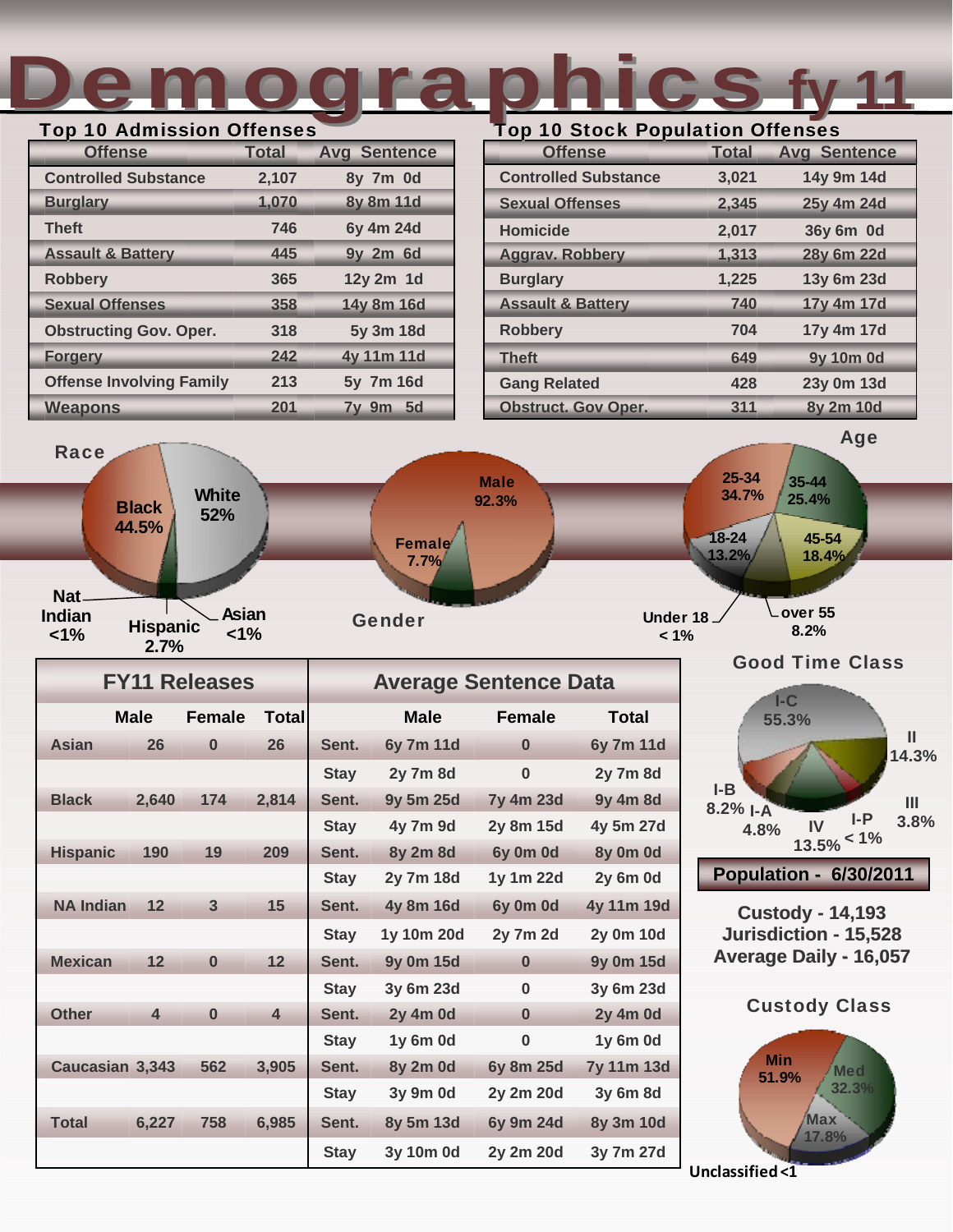# Admissions Admissions**fy 11**

|                    | <b>Males</b>   |                         | <b>Females</b> |                |                  |      | <b>Males</b>                                        |                  |                | <b>Females</b> |                  |                |      |
|--------------------|----------------|-------------------------|----------------|----------------|------------------|------|-----------------------------------------------------|------------------|----------------|----------------|------------------|----------------|------|
| <b>County</b>      | B              | W                       |                | B              | W                |      | <b>County</b>                                       | B                | W              |                | B                | W              |      |
| <b>Arkansas</b>    | 40             | 15                      | 0.8%           | $\overline{2}$ | 3                | 0.1% | Lincoln                                             | $\overline{2}$   | 6              | 0.1%           | $\mathbf 0$      | $\mathbf 0$    | 0.0% |
| Ashley             | 31             | 19                      | 0.7%           | $\mathbf{1}$   | 3                | 0.1% | <b>Little River</b>                                 | 26               | 20             | 0.6%           | $\overline{0}$   | $\overline{7}$ | 0.1% |
| Baxter             | $\mathbf{0}$   | 6                       | 0.1%           | 40             | $\boldsymbol{8}$ | 0.7% | Logan                                               | $\mathbf{1}$     | 28             | 0.4%           | $\mathbf 0$      | 6              | 0.1% |
| <b>Benton</b>      | 22             | 61                      | 1.1%           | 253            | 71               | 4.5% | Lonoke                                              | 32               | 128            | 2.2%           | $\mathbf{1}$     | 23             | 0.3% |
| Boone              | $\mathbf{1}$   | 66                      | 0.9%           | $\mathbf{0}$   | 9                | 0.1% | Madison                                             | $\pmb{0}$        | 24             | 0.3%           | $\mathbf 0$      | $\mathbf{1}$   | 0.0% |
| <b>Bradley</b>     | 20             | $5\,$                   | 0.3%           | $\mathbf 0$    | $\pmb{0}$        | 0.0% | <b>Marion</b>                                       | $\pmb{0}$        | 18             | 0.2%           | $\overline{0}$   | $\mathbf{1}$   | 0.0% |
| Calhoun            | 3              | $\overline{2}$          | 0.1%           | $\mathbf{0}$   | $\mathbf{0}$     | 0.0% | Miller                                              | 92               | 76             | 2.3%           | 8                | 11             | 0.3% |
| Carroll            | $\,6$          | 30                      | 0.5%           | $\mathbf 0$    | 4                | 0.1% | Mississippi                                         | 105              | 45             | 2.1%           | 5                | 3              | 0.1% |
| Chicot             | 40             | $\overline{4}$          | 0.6%           | $\mathbf{1}$   | $\mathbf{0}$     | 0.0% | Monroe                                              | 19               | 14             | 0.5%           | $\mathbf{1}$     | 3              | 0.1% |
| Clark              | 34             | 17                      | 0.7%           | $\mathbf{1}$   | $\mathbf{1}$     | 0.0% | Montgomery                                          | $\pmb{0}$        | $6\phantom{1}$ | 0.1%           | $\mathbf 0$      | $\mathbf{0}$   | 0.0% |
| Clay               | $\mathbf{0}$   | 43                      | 0.6%           | $\mathbf{0}$   | $\overline{4}$   | 0.1% | Nevada                                              | 19               | 8              | 0.4%           | $\mathbf 0$      | $\mathbf{1}$   | 0.0% |
| Cleburne           | $\mathbf{1}$   | 39                      | 0.6%           | $\mathbf 0$    | 8                | 0.1% | Newton                                              | $\mathbf{0}$     | 5              | 0.1%           | $\overline{0}$   | 3              | 0.0% |
| <b>Cleveland</b>   | $\overline{4}$ | 8                       | 0.2%           | $\mathbf 0$    | $\mathbf{0}$     | 0.0% | Ouachita                                            | 60               | 15             | 1.0%           | 0                | 2              | 0.0% |
| Columbia           | 31             | $\overline{\mathbf{4}}$ | 0.5%           | $\overline{2}$ | $\mathbf{1}$     | 0.0% | Perry                                               | $\overline{0}$   | 10             | 0.1%           | $\overline{0}$   | $\mathbf{0}$   | 0.0% |
| Conway             | 11             | 18                      | 0.4%           | $\mathbf{0}$   | $\mathbf{1}$     | 0.0% | Phillips                                            | 25               | 11             | 0.5%           | $\mathbf 0$      | $\pmb{0}$      | 0.0% |
| Craighead          | 63             | 88                      | 2.1%           | $\overline{4}$ | 11               | 0.2% | Pike                                                | $\overline{1}$   | 17             | 0.2%           | $\mathbf 0$      | 3              | 0.0% |
| Crawford           | 15             | 148                     | 2.2%           | $\mathbf{0}$   | 23               | 0.3% | Poinsett                                            | $\boldsymbol{9}$ | 26             | 0.5%           | $\boldsymbol{0}$ | $\,6$          | 0.1% |
| Crittenden         | 178            | 63                      | 3.3%           | $\overline{7}$ | 4                | 0.2% | Polk                                                | $\bf{0}$         | 18             | 0.2%           | $\bf{0}$         | $\overline{2}$ | 0.0% |
| <b>Cross</b>       | 10             | 18                      | 0.4%           | $\mathbf{1}$   | $\mathbf{0}$     | 0.0% | Pope                                                | 39               | 114            | 2.1%           | 3                | 27             | 0.4% |
| Dallas             | 10             | $\overline{7}$          | 0.2%           | 3              | $\mathbf{1}$     | 0.1% | Prairie                                             | $\overline{4}$   | $\bf{8}$       | 0.2%           | $\bf{0}$         | $\overline{2}$ | 0.0% |
| Desha              | 24             | $\overline{2}$          | 0.4%           | $\mathbf{0}$   | $\mathbf{1}$     | 0.0% | Pulaski                                             | 721              | 294            | 14.0%          | 41               | 42             | 1.1% |
| Drew               | 33             | 22                      | 0.8%           | $\overline{c}$ | $\overline{7}$   | 0.1% | Randolph                                            | $\overline{2}$   | 37             | 0.5%           | $\overline{0}$   | 3              | 0.0% |
| <b>Faulkner</b>    | 83             | 106                     | 2.6%           | $\mathbf{3}$   | 8                | 0.2% | St Francis                                          | 56               | 15             | 1.0%           | 0                | $\overline{c}$ | 0.0% |
| Franklin           | $\overline{2}$ | 39                      | 0.6%           | $\mathbf 0$    | $\overline{7}$   | 0.1% | Saline                                              | 31               | 117            | 2.0%           | $\overline{a}$   | 14             | 0.2% |
| Fulton             | $\mathbf{0}$   | 18                      | 0.2%           | $\mathbf{0}$   | $\overline{2}$   | 0.0% | Scott                                               | $\pmb{0}$        | 30             | 0.4%           | $\boldsymbol{0}$ | $\mathbf{1}$   | 0.0% |
| Garland            | 67             | 101                     | 2.3%           | 8              | 18               | 0.4% | <b>Searcy</b>                                       | $\bf{0}$         | 9              | 0.1%           | $\mathbf{0}$     | $\overline{2}$ | 0.0% |
| Grant              | 3              | 34                      | 0.5%           | $\mathbf{0}$   | $6\phantom{a}$   | 0.1% | Sebastian                                           | 149              | 395            | 7.5%           | 17               | 68             | 1.2% |
| Greene             | 6              | 82                      | 1.2%           | $\pmb{0}$      | 13               | 0.2% | Sevier                                              | $\bf 8$          | 33             | 0.6%           | $\mathbf{1}$     | 18             | 0.3% |
| <b>Hempstead</b>   | 30             | 12                      | 0.6%           | $\mathbf{1}$   | $\mathbf{3}$     | 0.1% | Sharp                                               | $\pmb{0}$        | 14             | 0.2%           | $\pmb{0}$        | $\pmb{0}$      | 0.0% |
| <b>Hot Springs</b> | 29             | 54                      | 1.1%           | $\pmb{0}$      | 10               | 0.1% | <b>Stone</b>                                        | $\pmb{0}$        | 28             | 0.4%           | $\mathbf 0$      | $\mathbf{3}$   | 0.0% |
| Howard             | 30             | 20                      | 0.7%           | $\bf 8$        | 3                | 0.2% | Union                                               | 83               | 29             | 1.5%           | 4                | 0              | 0.1% |
| Independence       | 9              | 64                      | 1.0%           | $\mathbf{1}$   | 5                | 0.1% | Van Buren                                           | $\overline{c}$   | 17             | 0.3%           | $\bf{0}$         | $6\phantom{1}$ | 0.1% |
| Izard              | $\pmb{0}$      | 11                      | 0.2%           | $\pmb{0}$      | $\pmb{0}$        | 0.0% | Washington                                          | 89               | 427            | 7.1%           | $\overline{7}$   | 72             | 1.1% |
| Jackson            | 23             | 38                      | 0.8%           | $\mathbf{1}$   | $\overline{7}$   | 0.1% | White                                               | 15               | 119            | 1.8%           | 3                | 20             | 0.3% |
| Jefferson          | 116            | 20                      | 1.9%           | $\overline{7}$ | $5\overline{)}$  | 0.2% | Woodruff                                            | $\pmb{0}$        | 3              | 0.0%           | 0                | $\pmb{0}$      | 0.0% |
| Johnson            | 5              | 59                      | 0.9%           | $\pmb{0}$      | 14               | 0.2% | Yell                                                | $\overline{4}$   | 28             | 0.4%           | $\overline{0}$   | $\mathbf{0}$   | 0.0% |
| Lafayette          | 20             | $\bf{8}$                | 0.4%           | $\overline{2}$ | $\sqrt{3}$       | 0.1% | Inter. St. Comp.                                    | $\pmb{0}$        | 0              | 0.0%           | 0                | 0              | 0.0% |
| Lawrence           | $\mathbf{1}$   | 42                      | 0.6%           | $\pmb{0}$      | 6                | 0.1% | <b>Unknown</b>                                      | $\overline{2}$   | $\overline{1}$ | 0.0%           | $\mathbf 0$      | $\pmb{0}$      | 0.0% |
| Lee                | $\mathbf{1}$   | 16                      | 0.2%           | 11             | 5 <sup>5</sup>   | 0.2% | Males = $6,491$ Females = 772 Total Intakes = 7,263 |                  |                |                |                  |                |      |
|                    |                |                         |                |                |                  |      |                                                     |                  |                |                |                  |                |      |

**Average County Jail Backup -** 1,613 Average County 309 Contract - 298